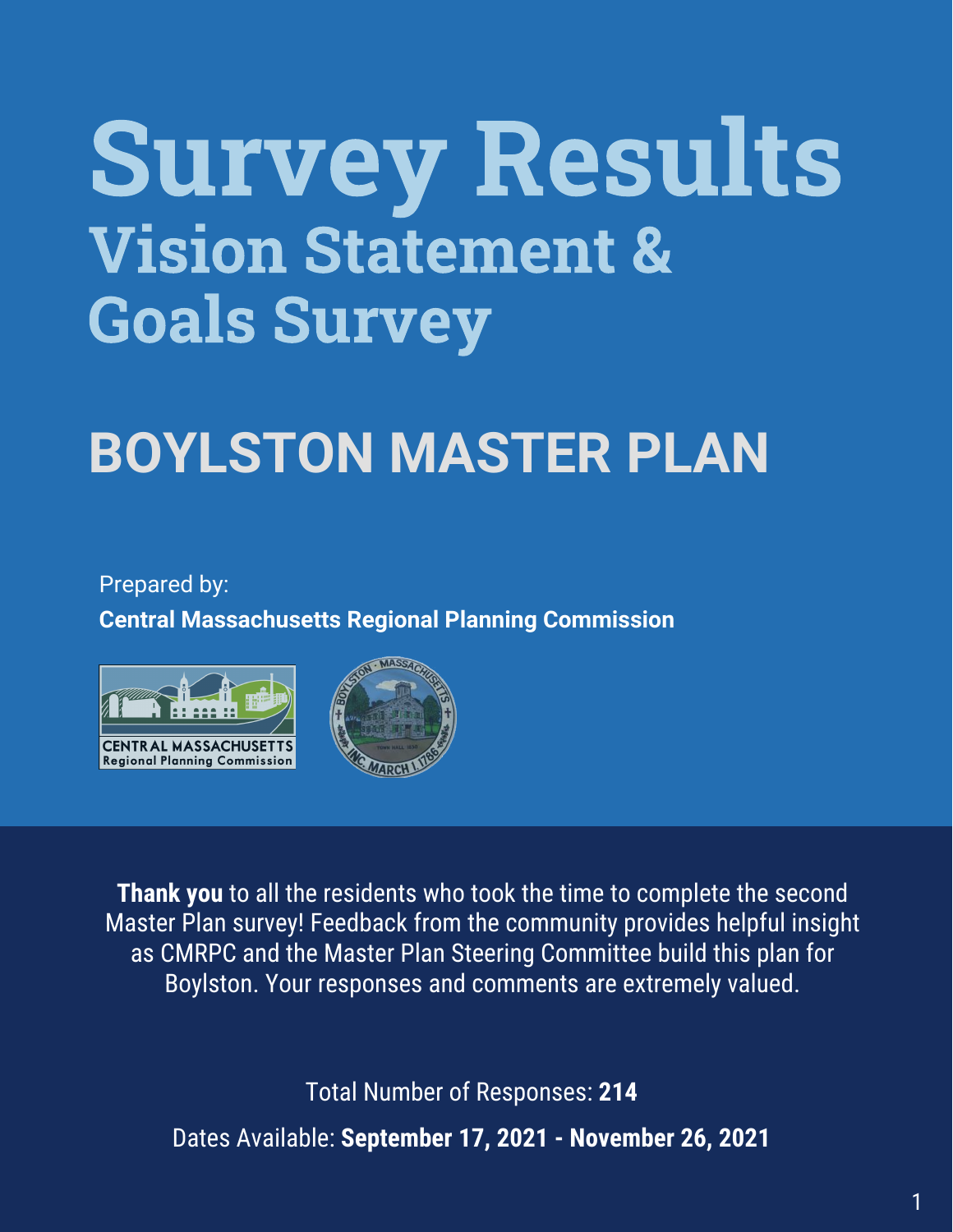### **"The residents of Boylston envision our town as a place where..."**

**2021 Boylston Master Plan**

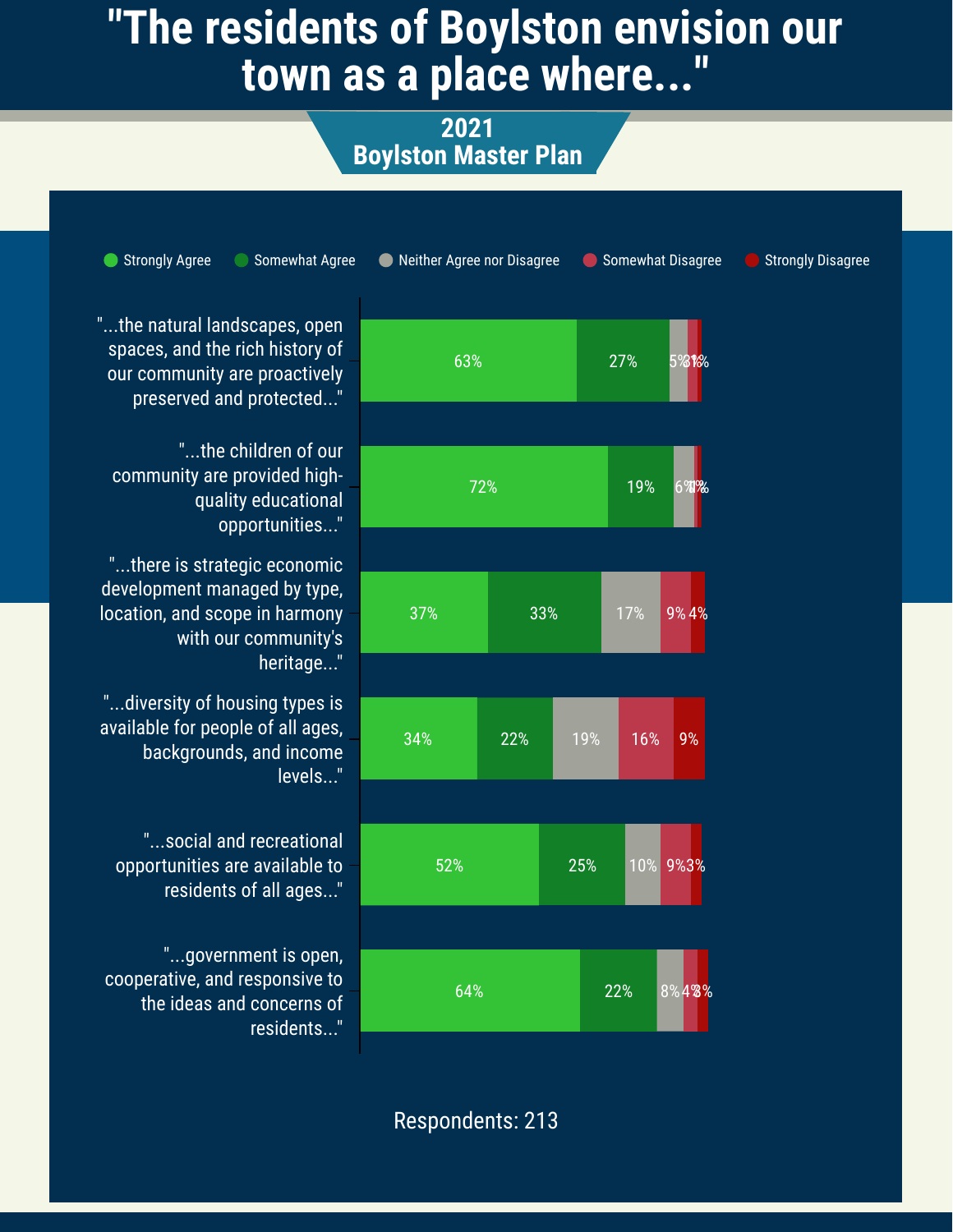#### **Does the Vision Statement reflect the direction you want Boylston to go over the next 10-20 years?**

**2021 Boylston Master Plan**

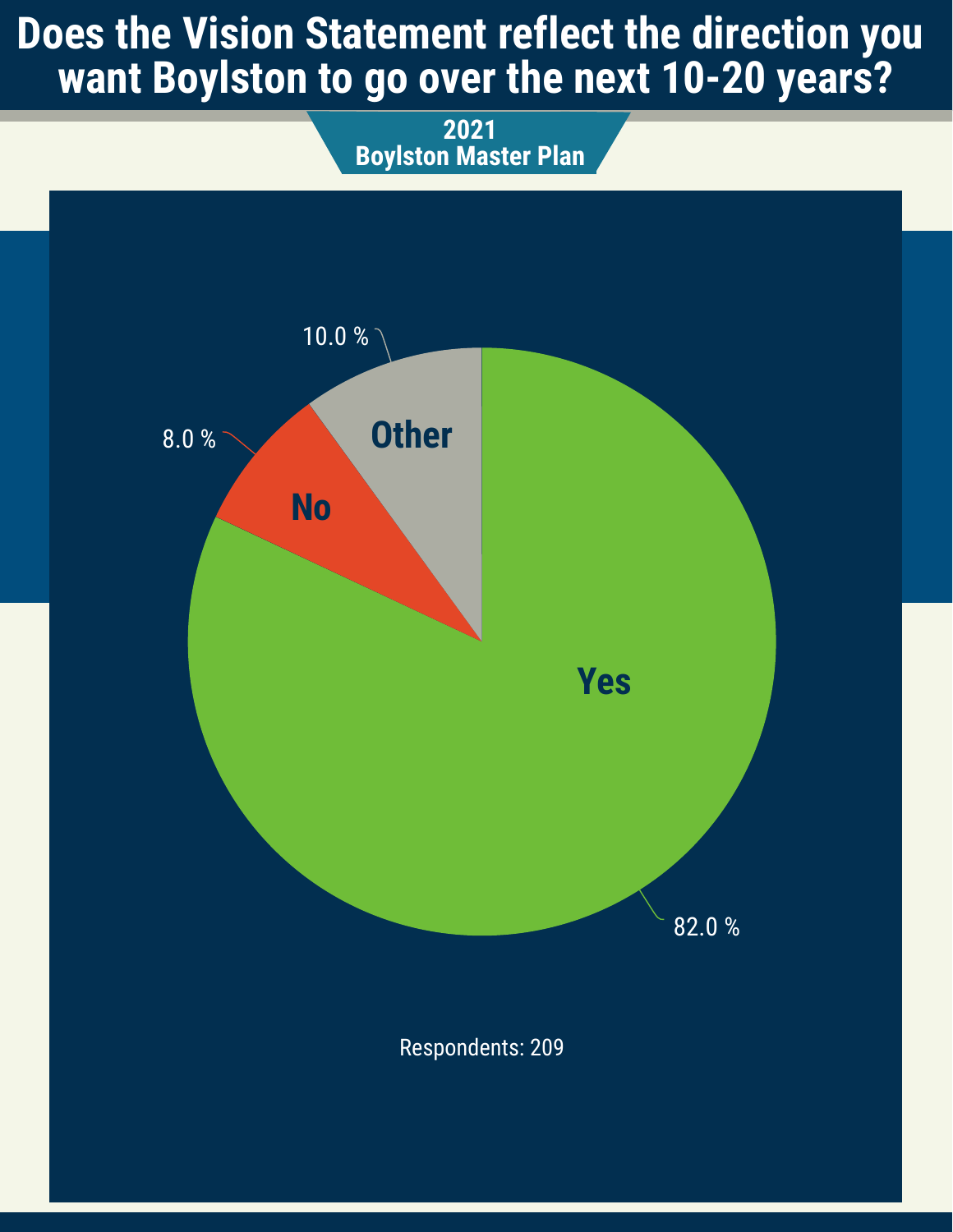### **Comments on the Vision Statement**

#### Written input from survey respondents

"I strongly appreciate Boylston and its independence. It has resulted in great electric, great roads, and responsive police and fire."

> "There is no specific mention of our senior population and their needs. Nearly 25% of our residents are seniors and that number is sure to rise... There is a great need for a Senior Center. Seniors collectively pay much more in taxes than they receive in services from the town."

"Particularly concerned with equitable housing opportunities. It would be nice if people could afford to live in the town they work in."

> "I feel that the town should view the "rich history of the community" and the "community's heritage" from a 21st century prospective of cultural awareness and have an inclusive approach to preserving and protecting the town's history and heritage narratives."

"Maintaining natural, open space and recreation areas is as important as it is to bring more diversity, people of difference economic and social statuses to our small community"

"There is little to no effort put in to providing spaces and activities for teenagers."

"I hope that the development is strategic. It feels as though some development is just happening without much regard for aesthetics, traffic, and natural habitats."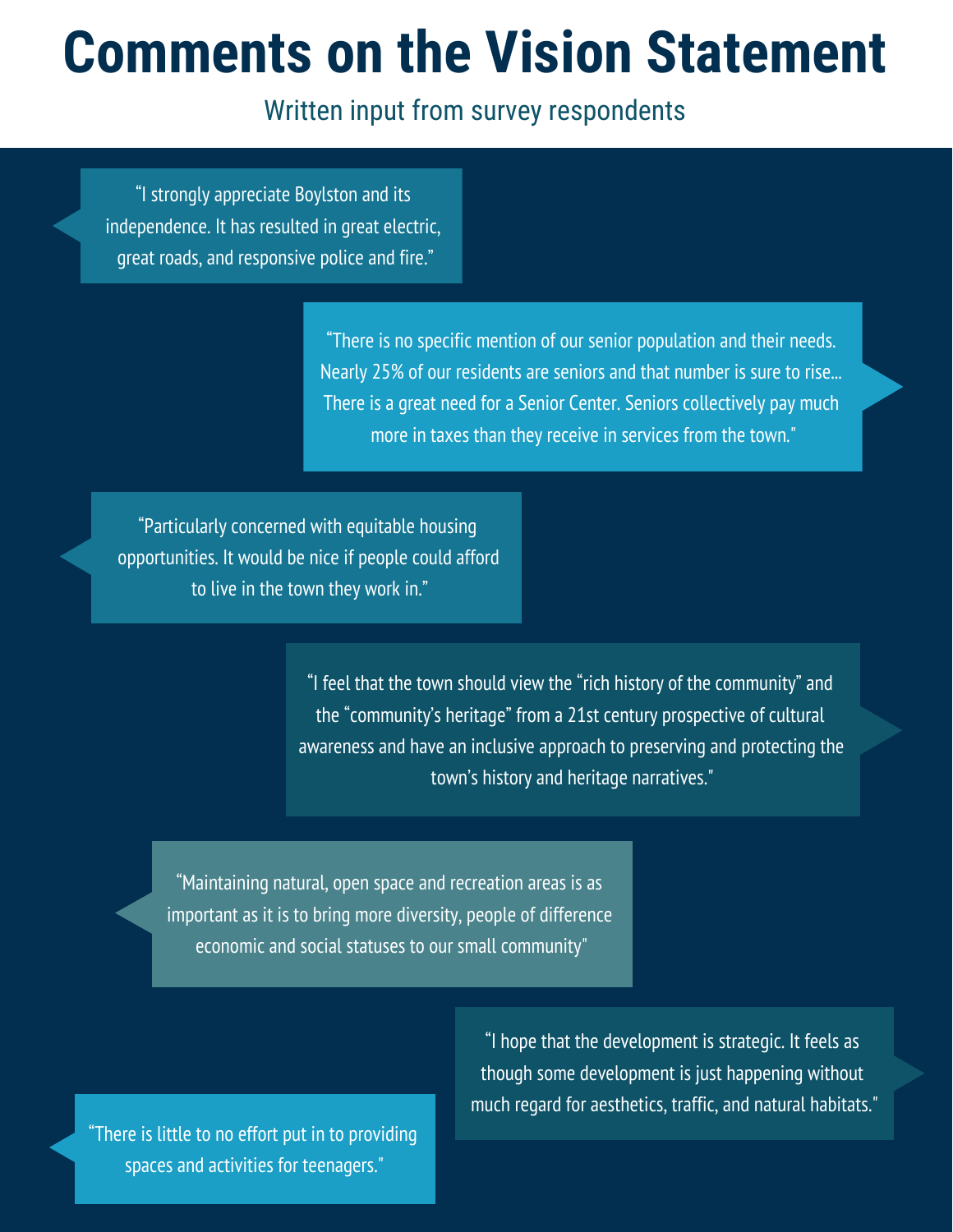#### **Economic Development Preliminary Goals**

**2021 Boylston Master Plan**

49% 63% 65% 71% 63% 70% 37% 54% 61% 38% 31% 31% 25% 27% 24% 45% 36% 27% 14% 7% 5% 4% 9% 5% 18% 9% 12% ● Very relevant to Boylston's future ● Somewhat relevant to Boylston's future ● Not at all relevant to Boylston's future Expand capacity to support and facilitate business development. Take a proactive and responsive approach to economic development that supports existing businesses and encourages new ones. Pursue an economic development strategy that evaluates the cumulative impacts of individual projects. Ensure business development that maintains Boylston's small-town character. Improve the visual aesthetics of businesses along Route 140 to better reflect the small-town and green/natural character that residents desire. Grow and diversify the tax base to promote a fiscally-sound future. Improve the marketing of Boylston's natural spaces. Encourage small, consumeroriented, and boutique businesses for Boylston residents and visitors to enjoy. Improve the Town's streetscape and sidewalks to allow and promote more pedestrian and bicycle access to businesses.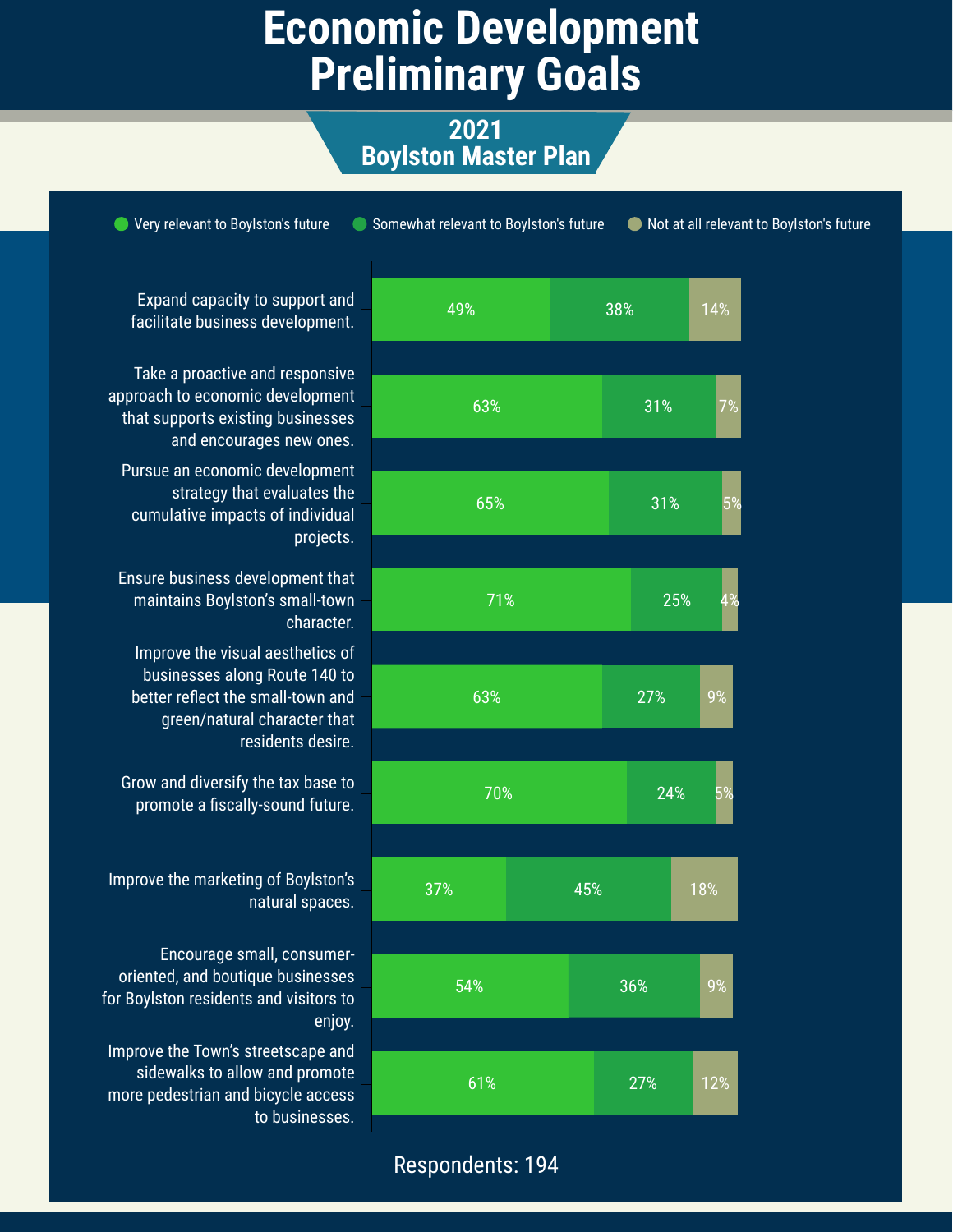### **Comments on Economic Development Goals**

Written input from survey respondents

"Marketing of Boylston's natural spaces is a tough one. Kind of false advertising when you look at how much green space has been taken up by over-development.."

> "We have an amazing school system. I would like to see more done at our town parks to give the children places to go and be together with their friends and family outside of school. Our beautiful parks should be a focus for bringing the community together."

"Rt 140 could look like a quintessential New England village; currently looks very industrial and not inviting. I'd love to see boutique shops and possibly a grocery store like a Trader Joe's or something with a Trader Joe's feel."

> "Maintaining the "residential character" results in a greater part of the tax burden falling on the home owners through higher taxes. We need to remove some of that burden or we will become a town only for people with higher incomes and seniors living on a pension won't be able to stay in their homes."

"Sidewalks by the school would be welcome as well as a safer road. Some kind of traffic pedestrian light or milled road area before the crosswalk by Calliope Theater would be great. Milled roads on Cross Street before the stop sign for Central Street and at the end of French Drive might prevent some accidents.."

"It's very hard to ride a bike/walk in Boylston and in some places it's down right dangerous. More sidewalks or safe open space is needed."

"Sidewalks and avoiding chain retailers should be major priorities for the town."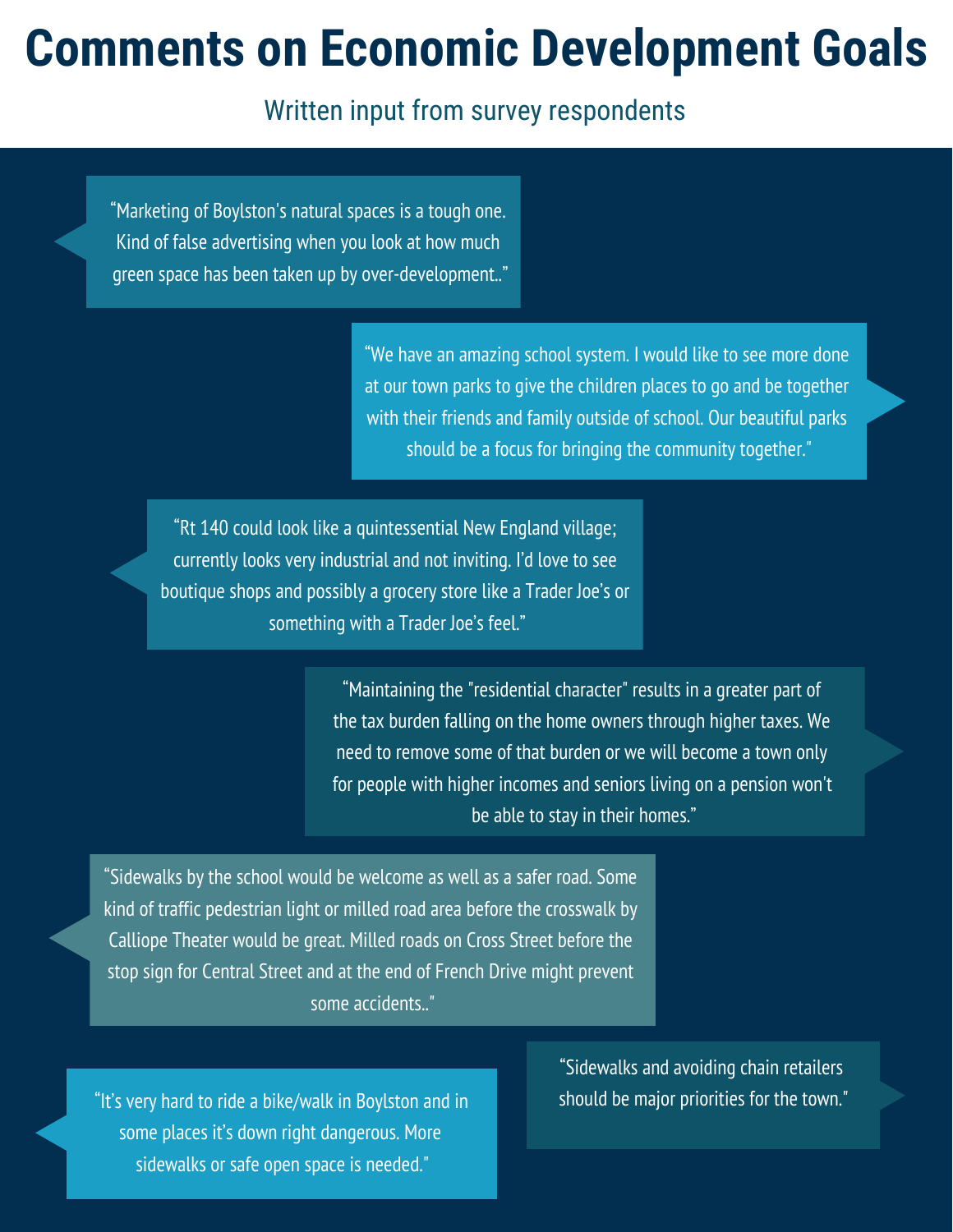#### **Population and Housing Preliminary Goals**

**2021 Boylston Master Plan**

| Very relevant to Boylston's future                                                                                                                                                                                 |     | Somewhat relevant to Boylston's future |     | Not at all relevant to Boylston's future |  |  |
|--------------------------------------------------------------------------------------------------------------------------------------------------------------------------------------------------------------------|-----|----------------------------------------|-----|------------------------------------------|--|--|
| Build municipal capacity and<br>advocacy efforts to support<br>affordable housing production.                                                                                                                      | 31% | 43%                                    | 26% |                                          |  |  |
| Take a proactive approach to<br>traditional and emerging issues in<br>housing.                                                                                                                                     | 48% | 45%                                    | 7%  |                                          |  |  |
| Ensure new housing<br>development design and<br>location prioritizes preservation of<br>open space, utilizes Smart Growth<br>principles, and preserves town<br>character.                                          |     | 76%                                    | 21% |                                          |  |  |
| Encourage greater diversity,<br>inclusivity, and distribution of<br>housing types to meet the needs of<br>families and individuals of all<br>income levels, abilities, and ages,<br>particularly seniors and young | 47% | 31%                                    | 22% |                                          |  |  |
| families.<br>Strive to meet the affordable<br>housing thresholds established by<br>M.G.L. Chapter 40B.                                                                                                             | 36% | 41%                                    | 23% |                                          |  |  |
|                                                                                                                                                                                                                    |     |                                        |     |                                          |  |  |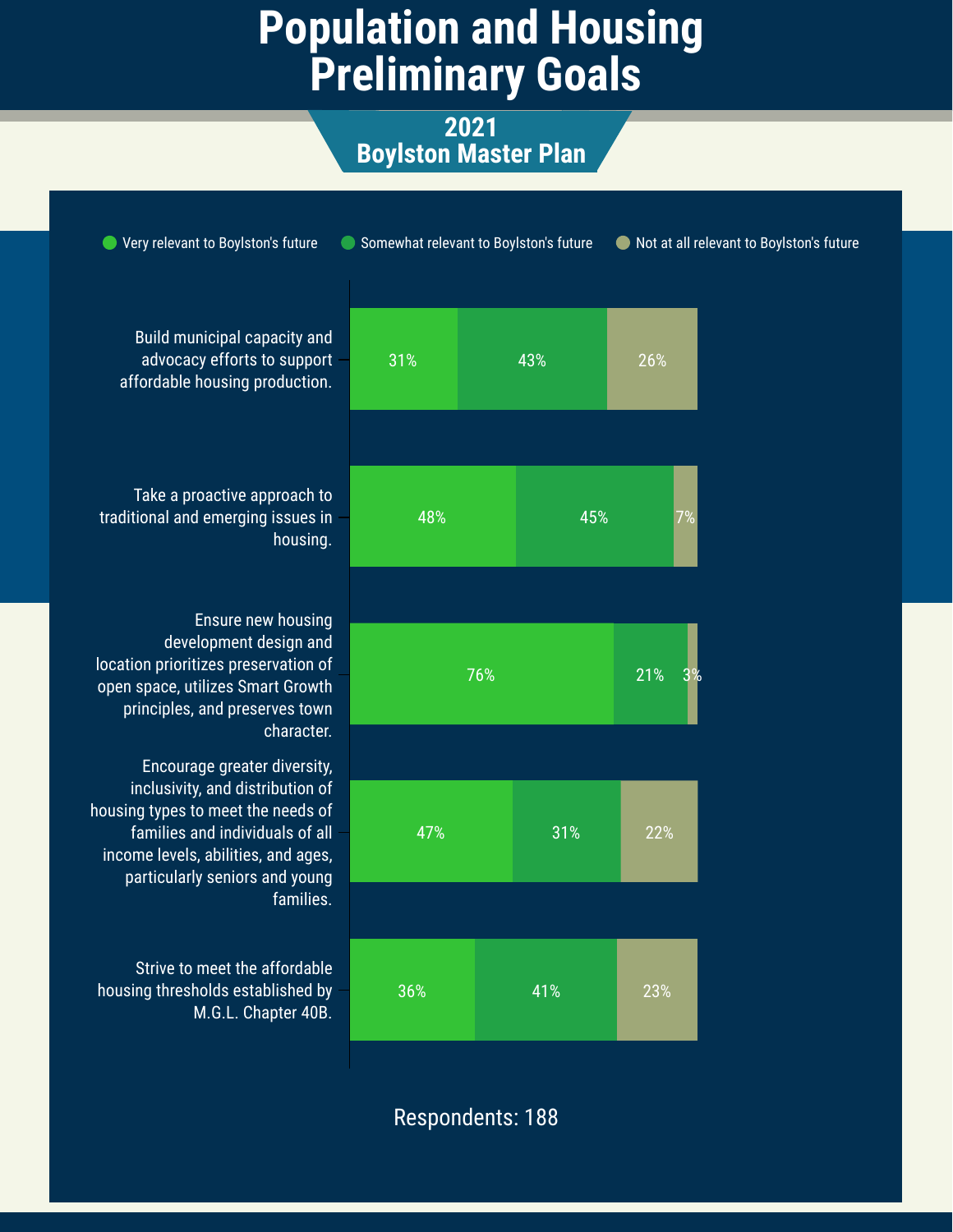### **Comments on Population & Housing Goals**

Written input from survey respondents

"Suggest re-zoning all of 140 for commercial development only, eliminating the large housing and apartment complexes which have been mistakenly allowed.."

> "I would like to see a pause on aggressive housing in the town for a bit."

"Boylston is in desperate need for more 40B options."

> "Are we able to receive exemptions from the state in regards to affordable housing developments due to the land area consumed by the Wachusett Reservoir?"

"Single family housing would be great, no condos, no mansions."

> "I think most important is to build and be open to housing diversity that will balance to limitations to our school limits. Tahanto relatively new, and would be concerned if we developed too much housing that would require another school in 5-10 yrs."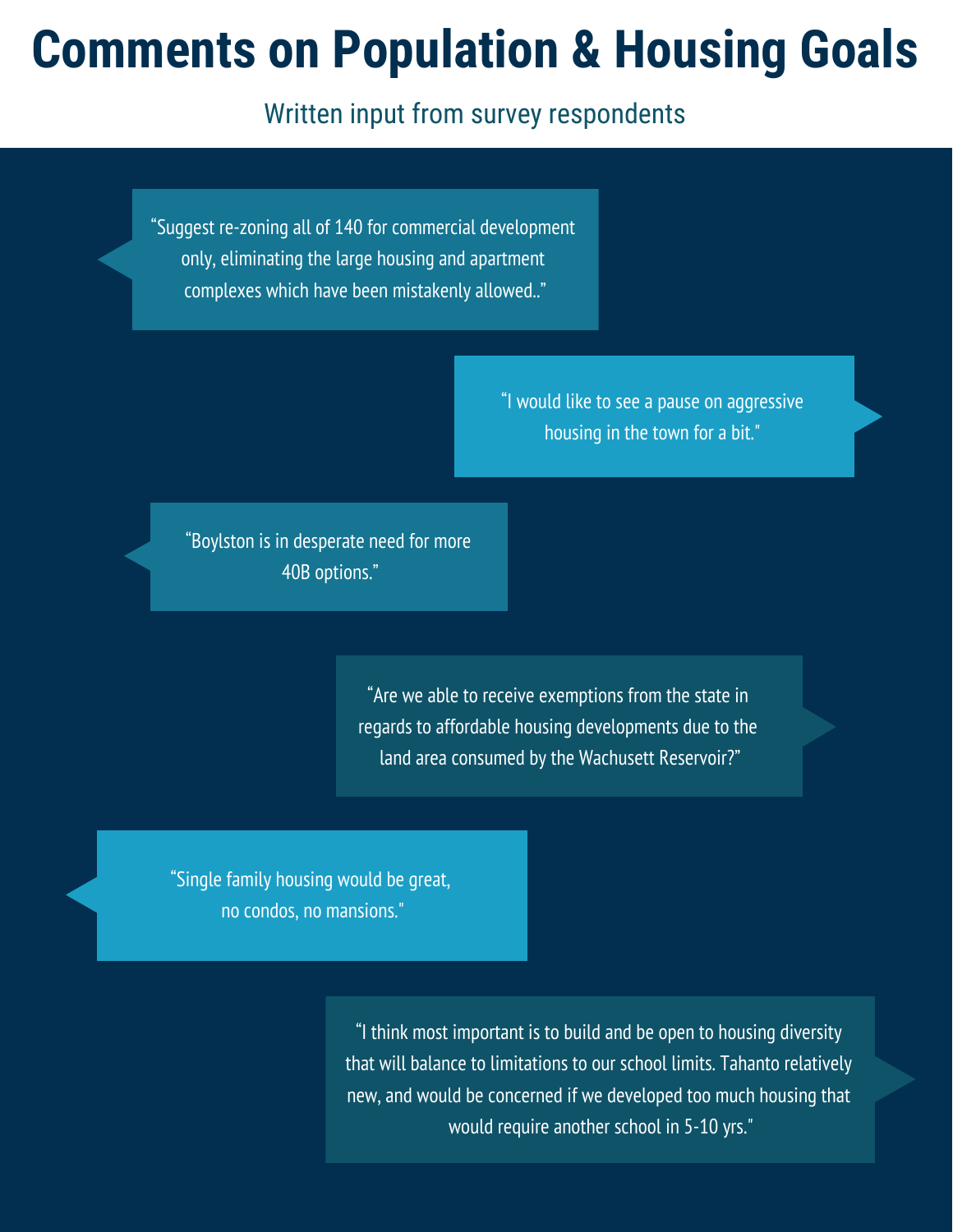#### **Land Use Preliminary Goals**

**2021 Boylston Master Plan**

| Very relevant to Boylston's future                                                                                                      | Somewhat relevant to Boylston's future | Not at all relevant to Boylston's future |
|-----------------------------------------------------------------------------------------------------------------------------------------|----------------------------------------|------------------------------------------|
| Take a proactive approach to<br>traditional and emerging land use<br>issues.                                                            | 68%                                    | 29%                                      |
| Encourage development that is in<br>harmony with the<br>community's small-town character<br>and heritage.                               | 75%                                    | 21%<br>4%                                |
| Concentrate new development<br>around existing infrastructure to<br>preserve natural resources and limit<br>service provision costs.    | 67%                                    | 28%<br>5%                                |
| Preserve and protect the Town's<br>natural landscapes and resources,<br>open spaces, and history in a<br>manner that is fiscally sound. | 81%                                    | 16%                                      |
| Utilize the Town's large land<br>holdings for their highest and best<br>purpose consistent with the Town's<br>vision.                   | 73%                                    | 24%                                      |
| Coordinate with the State-owned<br>land on the use and/or disposition<br>of such land.                                                  | 69%                                    | 26%<br>4%                                |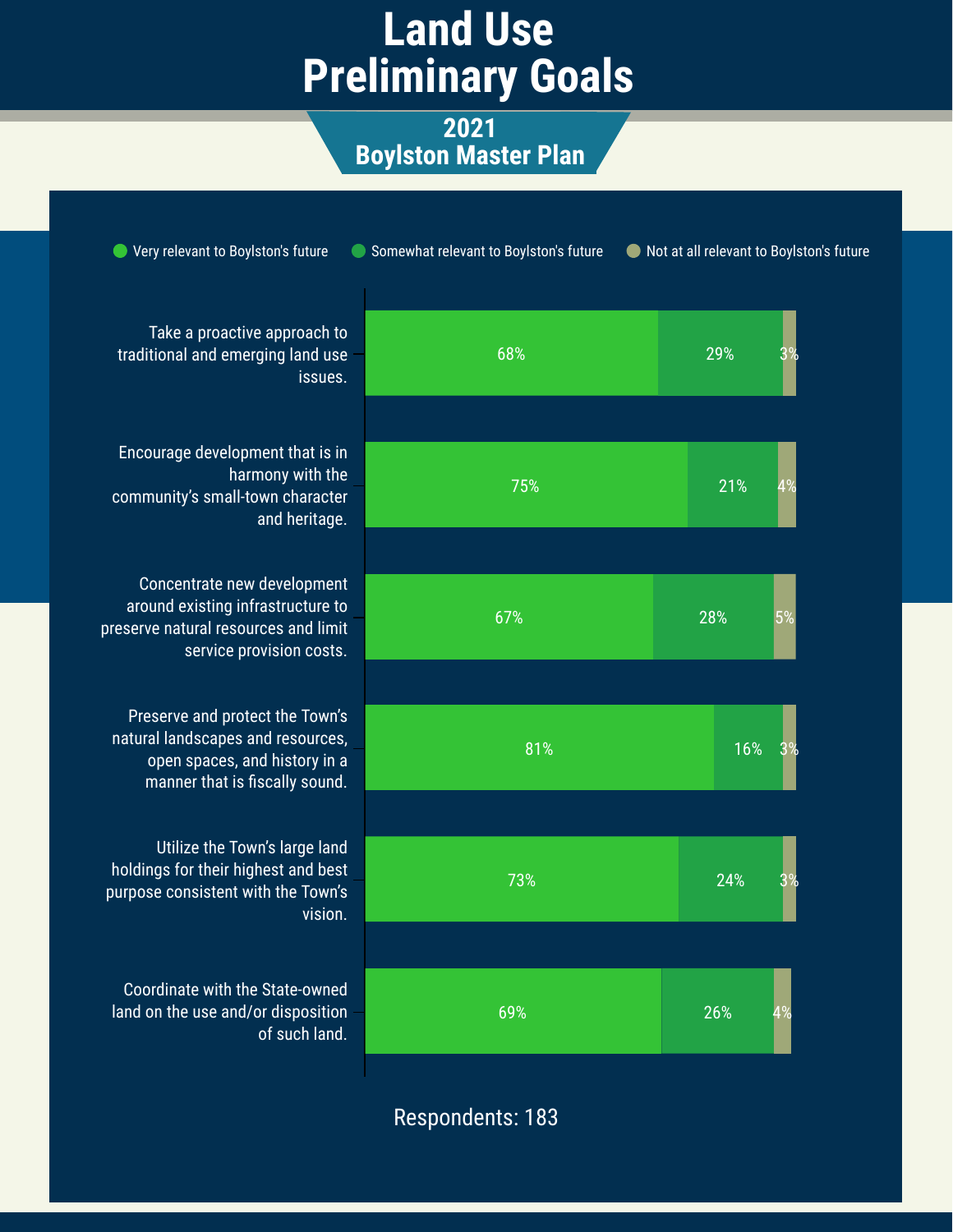### **Comments on Land Use Goals**

#### Written input from survey respondents

"We need more compensation from the state for the land taken to build the Wachusett reservoir. Our best potential industrial and business land (Sawyers Mills) was taken. Other land owned my the former MDC had greatly limited development and we should be well compensated for our loss."

> "The phrase "highest and best purpose" worries me, because too often that is interpreted as devaluing open land, forests, and the like. For some people, unless that property is generating income, it is wasted. We need to value what our land contributes to clean air and water, mitigation of global warming, support for pollinators, and the diversity of plant and animal life."

"Use town land holdings to develop solar energy, and address other climate change issues."

> "I'm thankful for past town folks for preserving Hillside, and think we need to focus on upgrades and continue on making it a place for all folks to come for diverse activities."

"I agree with using the towns large land ownings; except for the lions football field at the intersection of 140 and 70. That should stay as the Lions Football field. This field provides opportunities for so many families in Boylston, Berlin and West Boylston. This is a staple in our community."

> "We need a designated Senior Center where the COA Coordinator and Assistant will have adequate office space. Also a better place to garage the COA van. A senior center where exercise programs can be facilitated. "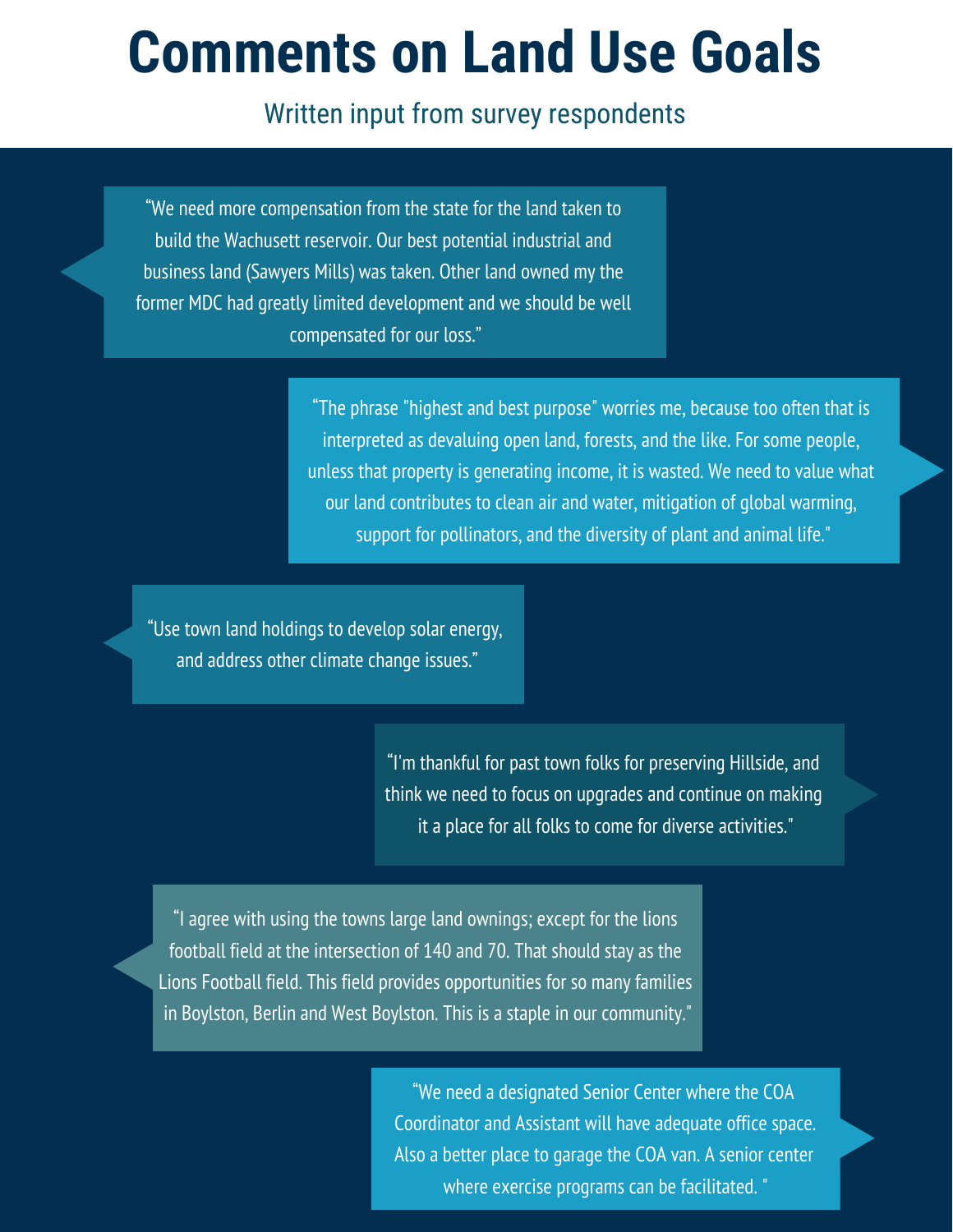#### **Open Space and Recreation Preliminary Goals**

**2021 Boylston Master Plan**

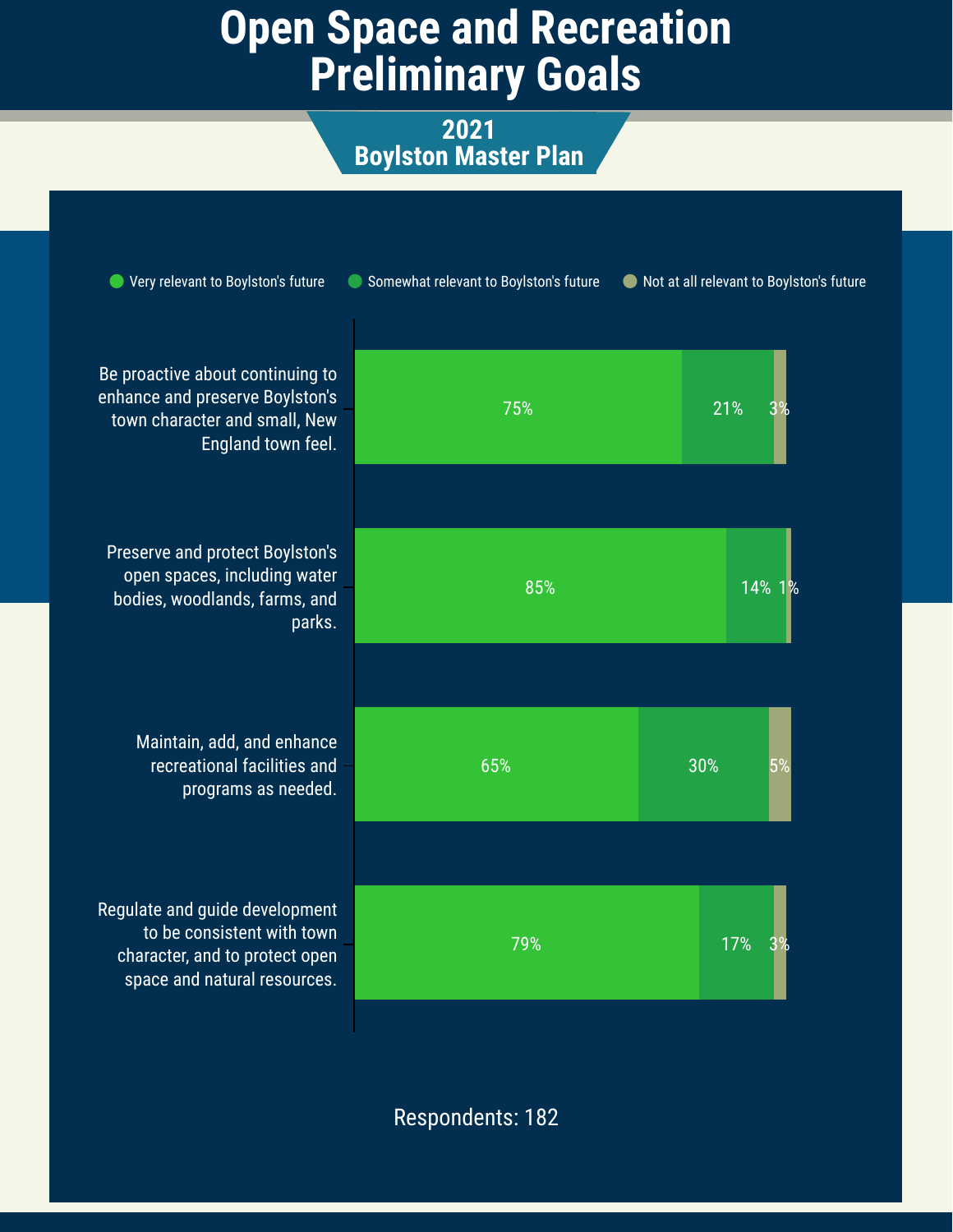### **Comments on Open Space & Recreation Goals**

Written input from survey respondents

"I miss not having tennis courts. Used to be 2 locations, now none. Wish Tahanto had them for kids.."

> "Preserving the natural beauty of the town that has drawn residents here to stay is important."

"Focus on what we HAVE. ."

"We need bike lanes, docks for kayaks, more trails"

"We moved here for the abundance of open land. And while I realize there will always be growth, I appreciate living in a town where there is not a house or business on every open piece of land."

"Regarding recreational facilities, The Town House "Senior Center" is a disgrace. There is little or no participation because it is old and depressing and disrespects the intelligent active older adults in this community . The Town would be best served with an intergenerational Community Center that is vibrant. No need for more soccer/lacrosse fields. Better utilization and planning of what already exists."

> "Engaging recreational activities with the town's water bodies, woodlands, farms, and parks is essential."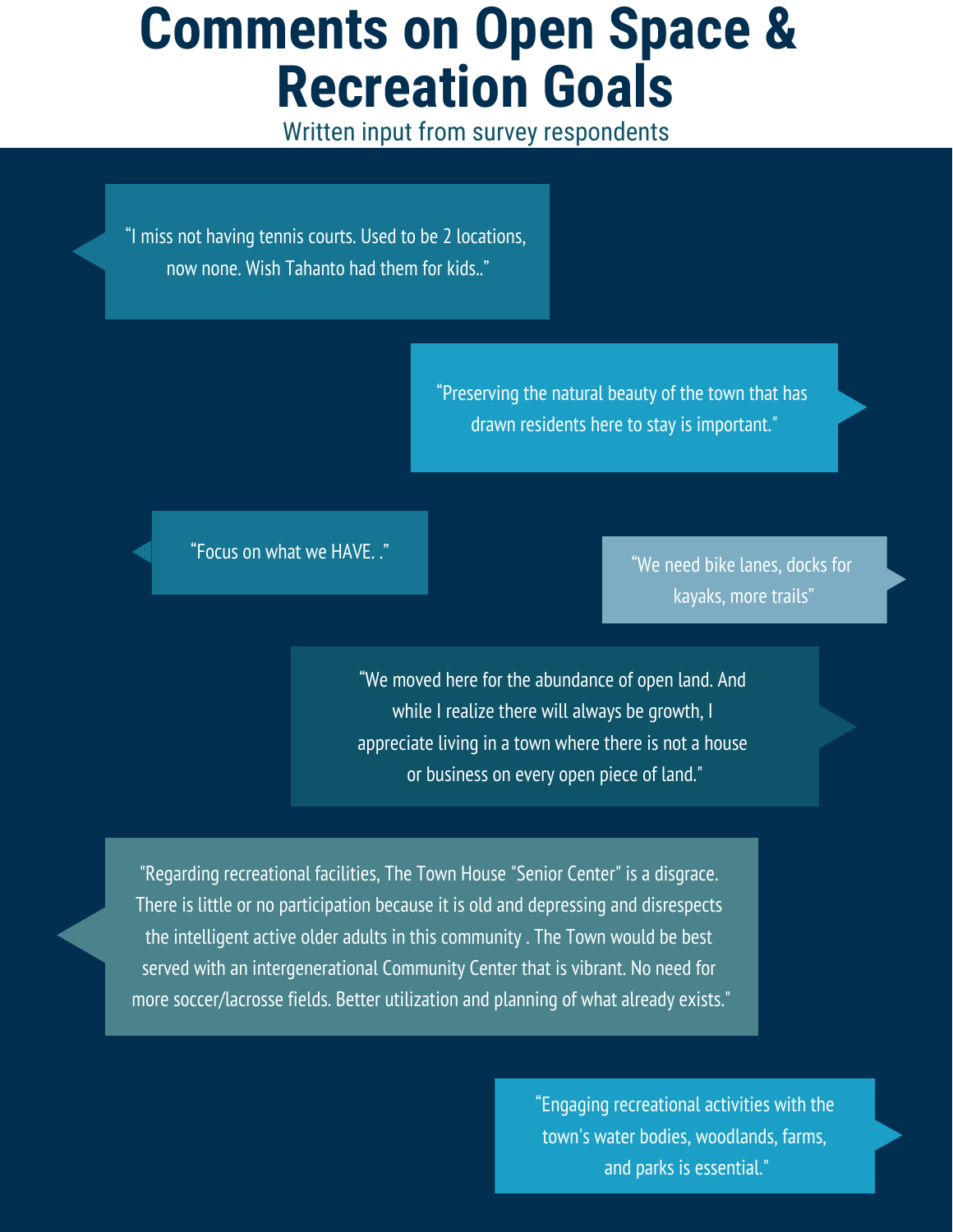### **Cultural and Historic Resources Preliminary Goals**

**2021 Boylston Master Plan**

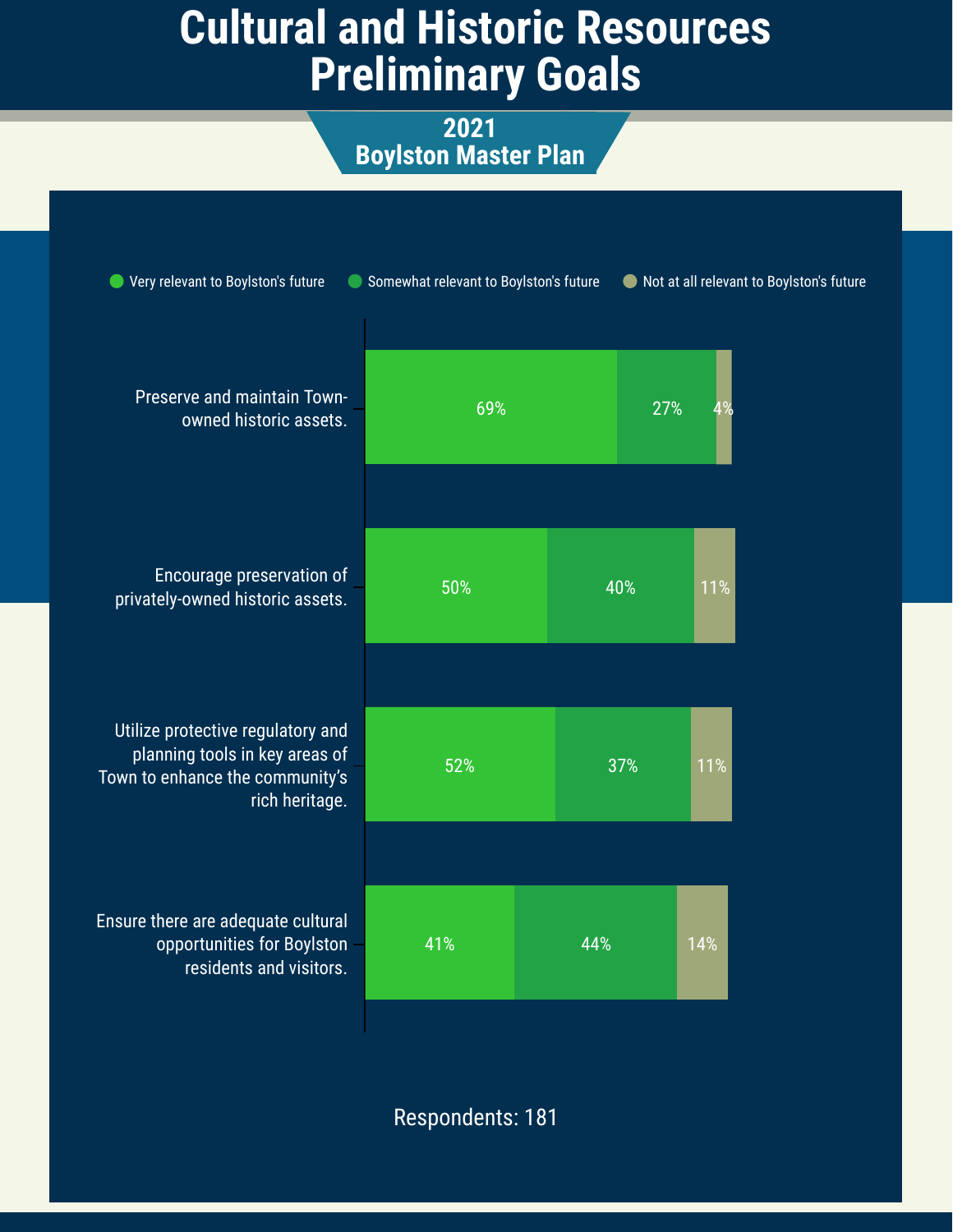### **Comments on Cultural & Historic Resources Goals**

Written input from survey respondents

"Cultural and historic means different things to different people. I'm all for funding the Gough House history, if at the same time make a place for all diverse walks of life feel welcomed, contemplation, to create a place for to feel welcomed in our community. Maybe a deep history of the town before 17 & 1800's. More art, reading, meetings/classes opportunities."

> "There are adequate cultural opportunities in Worcester beyond anything a small town could ever afford."

"Lack of residence event participation speaks volumes."

"Please consider creating heritage weeks to engage visitors and residents in the town's history."

"Preserving privately owned historic assets is admirable but not urgent. Finances should go into more basic needs."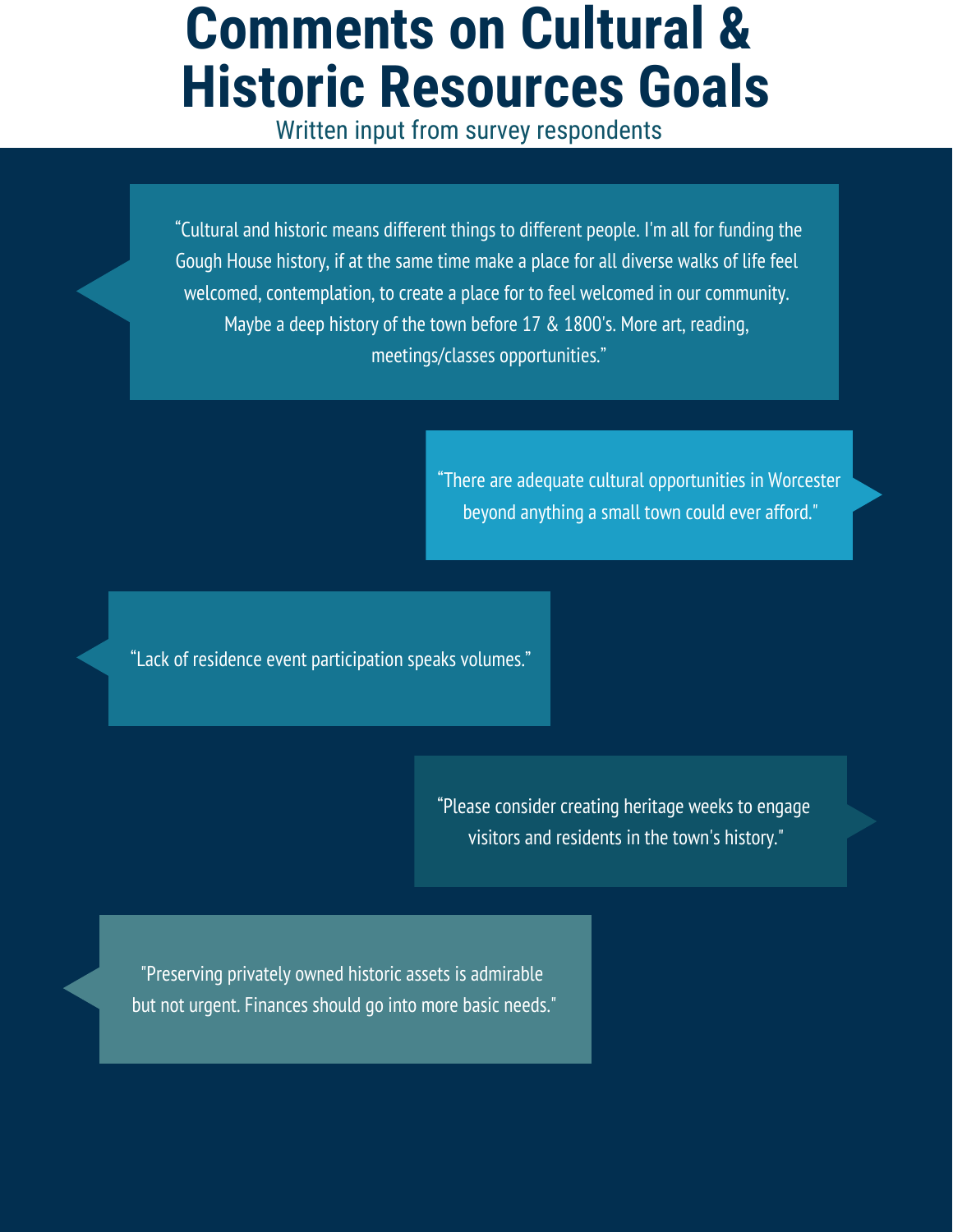### **Natural Resources Preliminary Goals**

**2021 Boylston Master Plan**

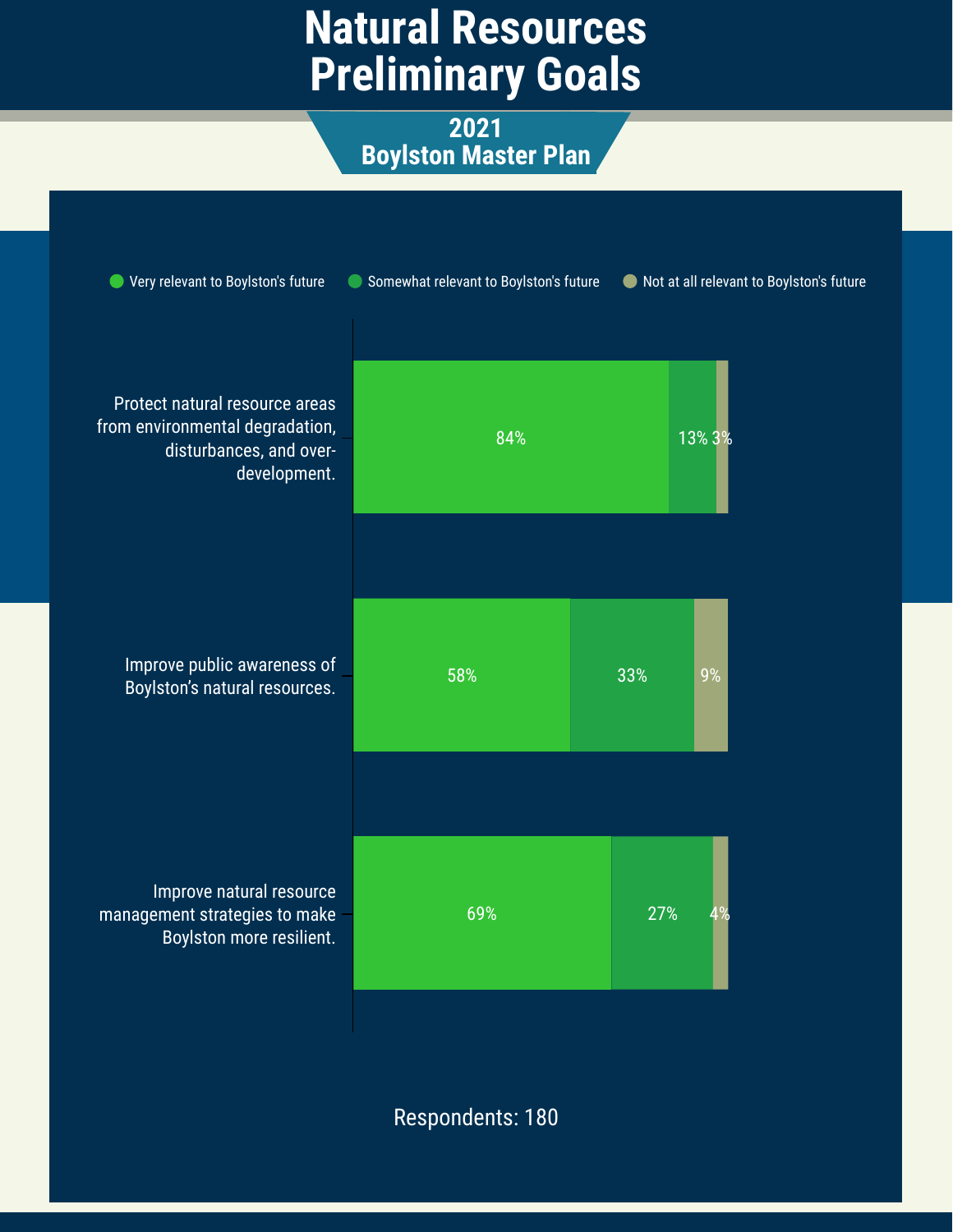### **Comments on Natural Resources Goals**

Written input from survey respondents

"This is our biggest differentiator and value, and enables our 'small town' culture."

> "Over-development in this town is a serious issue that is degrading the value of this town. People are already moving out. I assume new schools will be needed once all the planned apartments go in. "

"Maps of resources should be distributed to residents."

> "My impression is that most of Boylston's natural resources (or access to them) are privately owned and are unavailable to the average resident. For instance the Rocky Pond boat ramp is a disaster and it is clear the residents are not interested in improving access in order to keep access to themselves."

Fresh clean water is one of the things we take for granted. So any development that even comes close to altering that is not worth the tax benefit. More proactive messaging for littering. Tired of cleaning up every year due to people still littering. Rather help with town flower/tree plantings. I'm all for a town trash/litter tax on the liquor/coffee businesses, or stiff fines/cameras to curb it. open to suggestions."

> "This is one of the best assets of the town."

"Concentrate effort on what we HAVE 1st."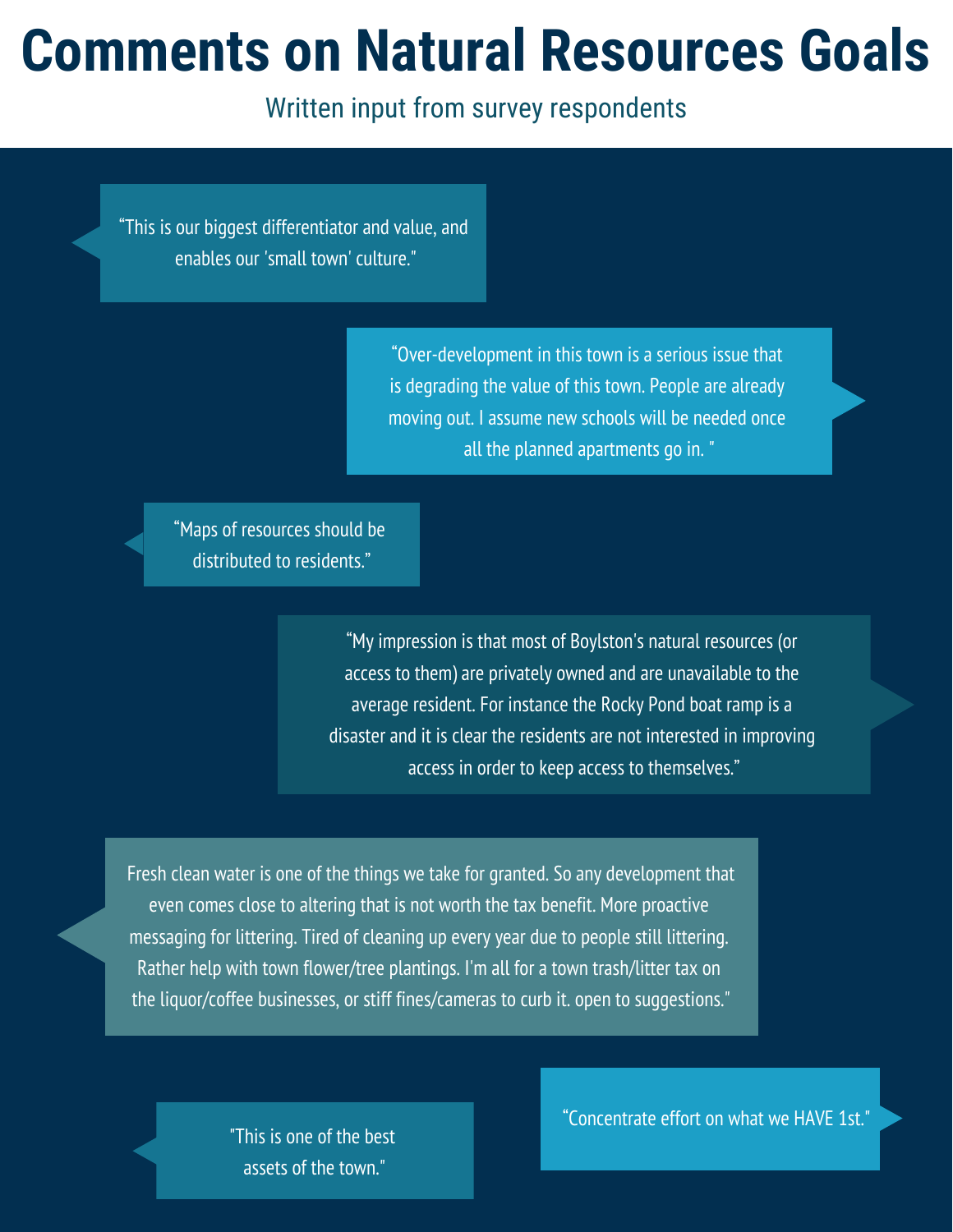### **Transportation and Circulation Preliminary Goals**

**2021 Boylston Master Plan**

| Very relevant to Boylston's future                                                                                     | Somewhat relevant to Boylston's future |     |           | Not at all relevant to Boylston's future |  |
|------------------------------------------------------------------------------------------------------------------------|----------------------------------------|-----|-----------|------------------------------------------|--|
| Maintain and improve the<br>condition of Boylston's existing<br>transportation network.                                | 54%                                    | 34% | 12%       |                                          |  |
| Increase the safety of Boylston's<br>roads for drivers, pedestrians, and<br>bicyclers.                                 | 75%                                    |     | 20%<br>5% |                                          |  |
| Mitigate negative impacts<br>resulting from use of the<br>transportation system.                                       | 56%                                    | 36% | 8%        |                                          |  |
| Evaluate the feasibility of<br>providing public transit options.                                                       | 24%<br>35%                             | 41% |           |                                          |  |
| Improve the Town's streetscape<br>and sidewalks to allow more<br>pedestrians and bicycle access to<br>businesses.      | 58%                                    | 29% | 13%       |                                          |  |
| Take a proactive approach to<br>emerging transportation<br>technologies, trends, and issues.                           | 41%                                    | 42% | 16%       |                                          |  |
| Better connect the Town's roads,<br>streets, and sidewalks to the<br>Town's small-town and<br>environmental character. | 57%                                    | 31% | 12%       |                                          |  |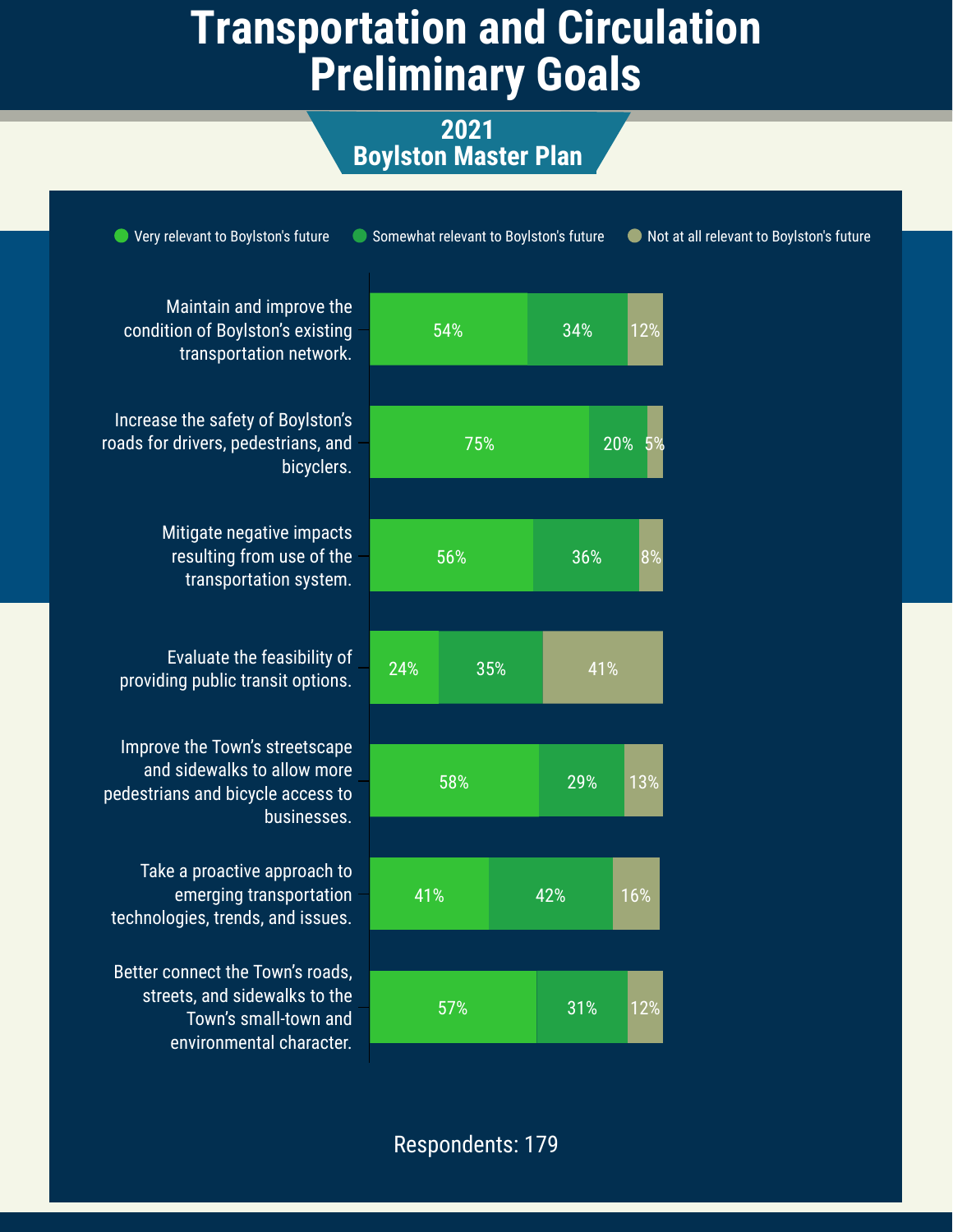### **Comments on Transportation & Circulation Goals**

Written input from survey respondents

"Boylston is a beautiful rural community, however despite its small town feel the roads are fast and dangerous to bike and walk on."

"The town definitely needs sidewalks especially near the library because its not safe the way it is now."

"Our population and business demographics don't warrant a public transit in our town; but maybe to surrounding towns? A bus stop in Morningdale by Worcester city bus near Colliapi theatre ? To take residents to Lincoln plaza to shop or to take residents to UMASS medical on Plantation St in Worcester? Once a week?"

> "Sidewalks are limited, often end abruptly, and are in poor condition. Ensuring safer pedestrian access near parks and popular public buildings would be useful and increase public safety."

"Boylston destinations are only drivable. It does not promote the "small town character" so frequently mentioned in this survey. The lack of sidewalks or walkable business area only promotes a bedroom community that has access to the highway. The exception would be the Morningdale neighborhood."

> "Nothing is 'pedestrian friendly' in this town. What does this mean, how would it look? I'd still have to drive to get there…"

"Connecting public transportation with surrounding towns and cities would be necessary. Also, would you consider creating at least a few days a week where the historic center of the town is pedestrian-only while identifying places for cars to park and access that part of town?"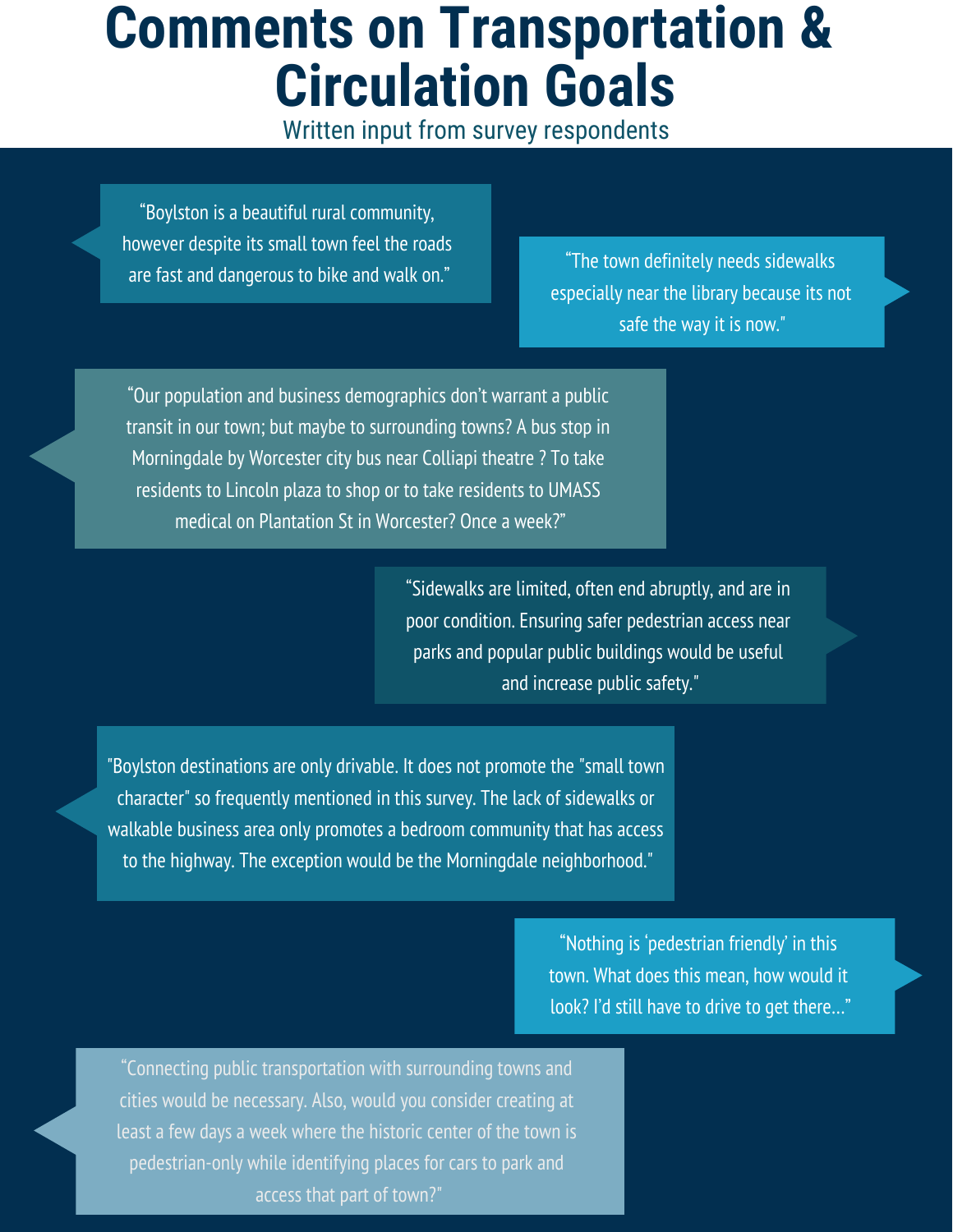### **Facilities and Public Services Preliminary Goals**

**2021 Boylston Master Plan**

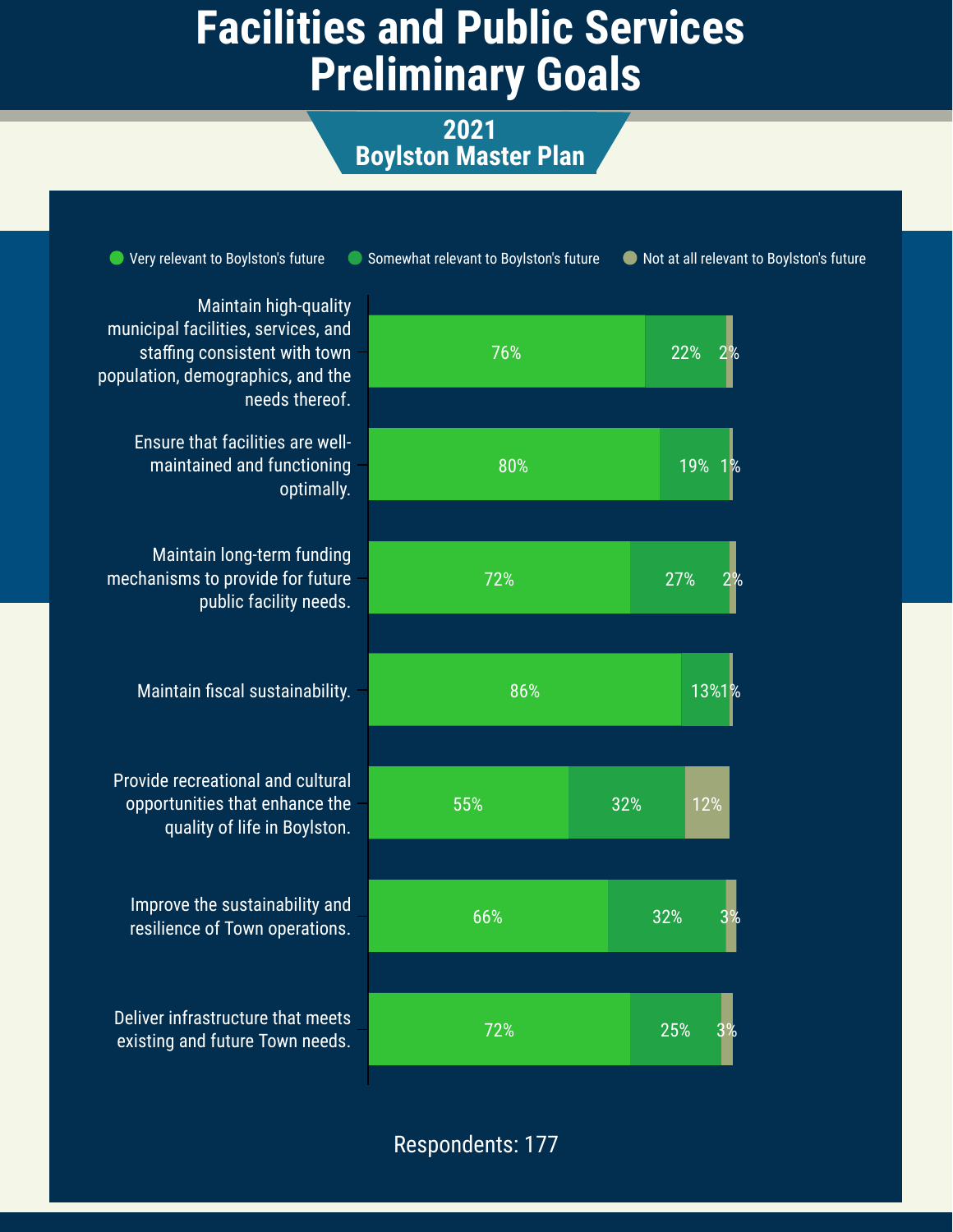### **Comments on Facilities & Public Services Goals**

Written input from survey respondents

"Really need town wide water and sewer. Many residents agree the private are very salty. The hard water is damaging the existing houses."

"Hillside needs to have public restroom facilities with running water."

"Expand the hours at the town hall so that citizens and builders can get needed information and permits more easily. Increase the required hours worked to be considered full time and eligible for benefits. That would be possible if the town hall were open 5 days instead of 4 and hours of operation increased."

"Would like to see a sewage system to replace the septic systems in town."

"A Senior Center is needed!!!! It appears that the senior population of our town has been forgotten!!!"

"These all need to be in concert with not pricing current residents out of the town due to excessive property taxation."

"Parks and Rec has really upped their game in the last couple of years. Wonderful for families. We could also use more 55 plus recreation which is different from the older more vulnerable population who need a different kind of recreation as well."

> "The fire station and police station need to be replaced. The PD has no lockup, or garage for police cruisers. The fire station is infested with rodents and was never built to hold today's vehicles. "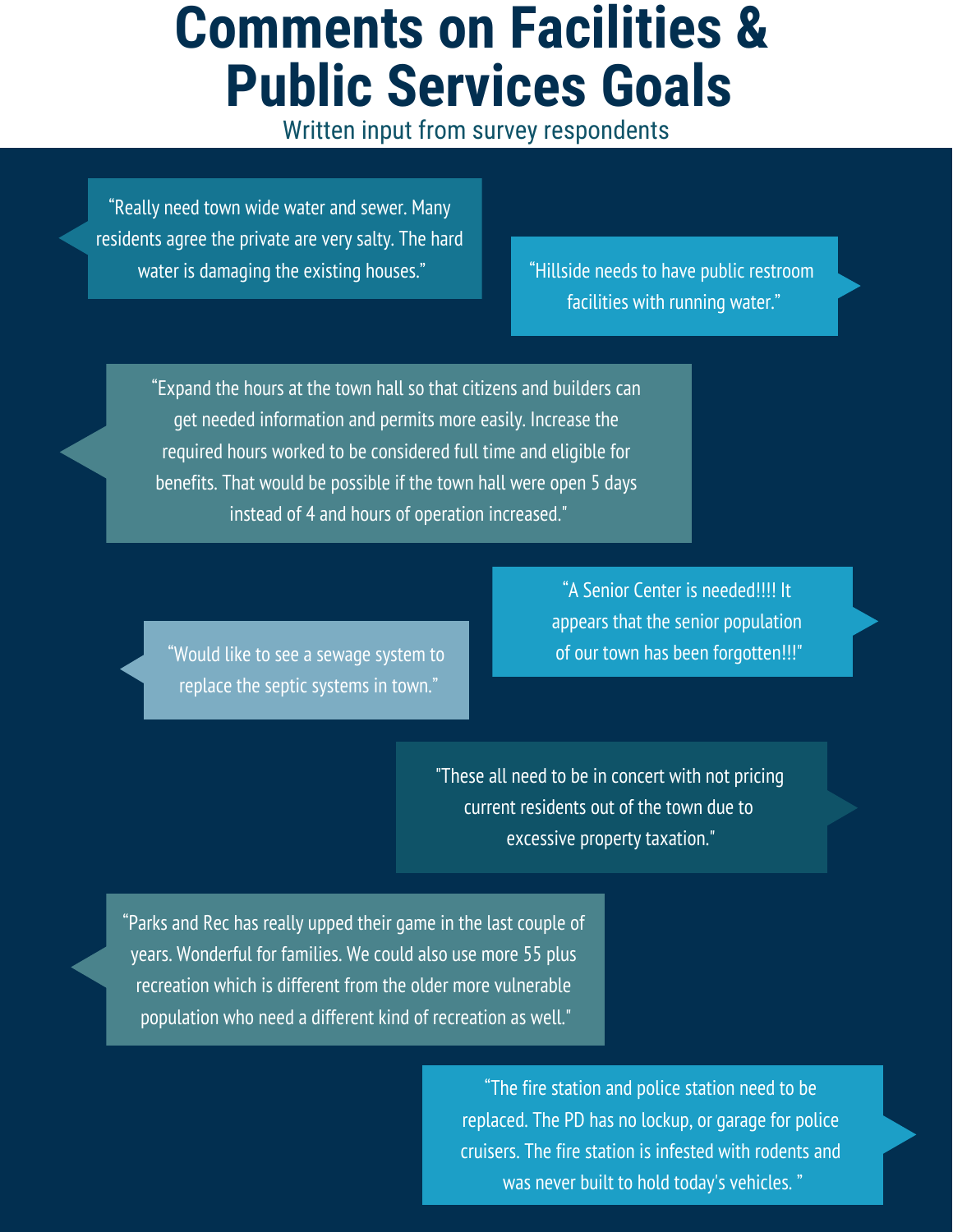## **General Comments**

Written input from survey respondents

"I'm sure that we can keep the landscape of Boylston attractive and also create more small businesses to help with economic growth."

"Please, please, do NOT raise our property taxes any further!"

"Thanks to all for doing the survey and those that give time to our town. We all need to stop and take a moment to be thankful for what we have and not take it for granted, and help make the town, state, country and world a better place for our kids and next generations of kids. Climate change is real and impacts will continue. We need to keep that in mind with whatever we do. Every little bit helps! Thanks"

"Maintenance of all parks and equipment needs to be addressed. Some equipment is old and broken. Grounds at times are not kept and discourage use. Contact for Road issues on town site need to be updated."

"Boylston needs more single family housing similar to compass pointe for families that is affordable and not overpriced like Barnard Hill"

"It is unrealistic to think Boylston won't grow. I believe that the Town needs to try to balance growth while maintaining its friendly, quaint feel. Maintaining town buildings and providing services is a must. The town has to have growth in order to do those things."

"Growth is inevitable. Planning is needed to maintain the town's positive assets."

> "Proactively address climate change issues in planning for energy use and production, building, transportation, etc. Issues that come up repeatedly on the Boylston residents' Facebook page are water main breaks, need for broadband internet alternatives, and waste removal."